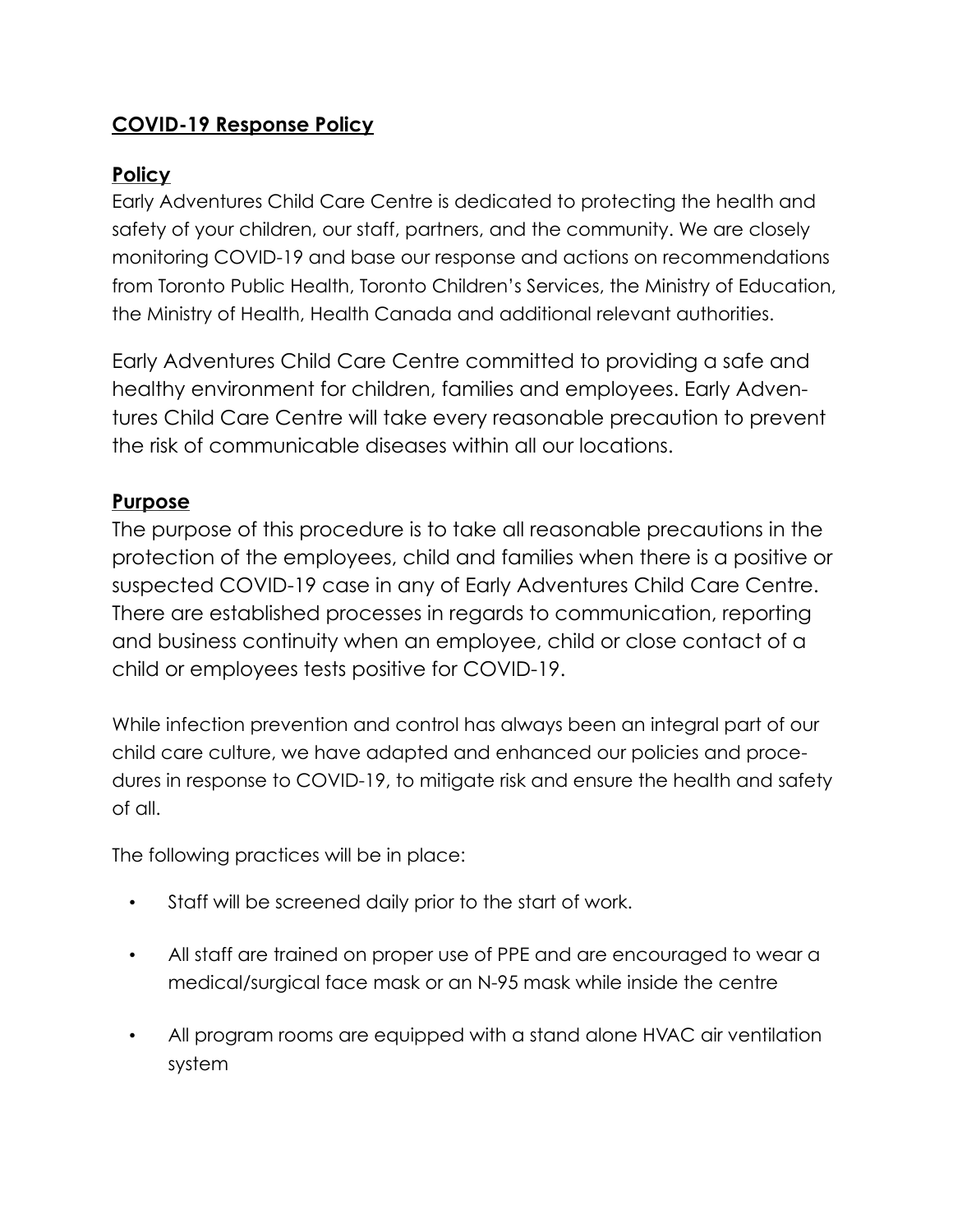- A screening area is at the entrance of the school. Only one entrance will be used to ensure effective screening practices,
- Only one parent can enter the screening area with their child/children,
- Children will be screened online before entering the child care centre and monitored throughout the day for COVID-19 related symptoms,
- Children will be excluded from care if they have or develop symptoms related to Covid-19 and parents must pick up any sick child within 1 hour.
- Once a child is confirmed to completed screening, a runner will walk your child to the cubby area to hang up their belongings and then to their designated classroom. Unfortunately, parents are not allowed into the child care centre.
- All staff and families are provided with 2 Rapid Antigen Test's (RAT) to be used in the event that they are experiencing new or worsening Covid-19 symptoms not related to a previous illness (please see PCR & RAT Testing Policy for more details)
- Policies and procedures have been developed specific to COVID-19 in order to increase the health and safety of children, staff and families.
- Staff will supervise children to ensure infection prevention and control practices are prioritized.
- Procedures will be updated and revised regularly to ensure best practices in accordance with Public Health authorities.
- Entry will be denied to any staff, child or parent/guardian who cannot pass the screening tool
- Children will be monitored for atypical symptoms and signs of COVID-19. Disease symptoms may be different, depending on age. Children with COVID-19 may also have non-specific symptoms such as disorientation,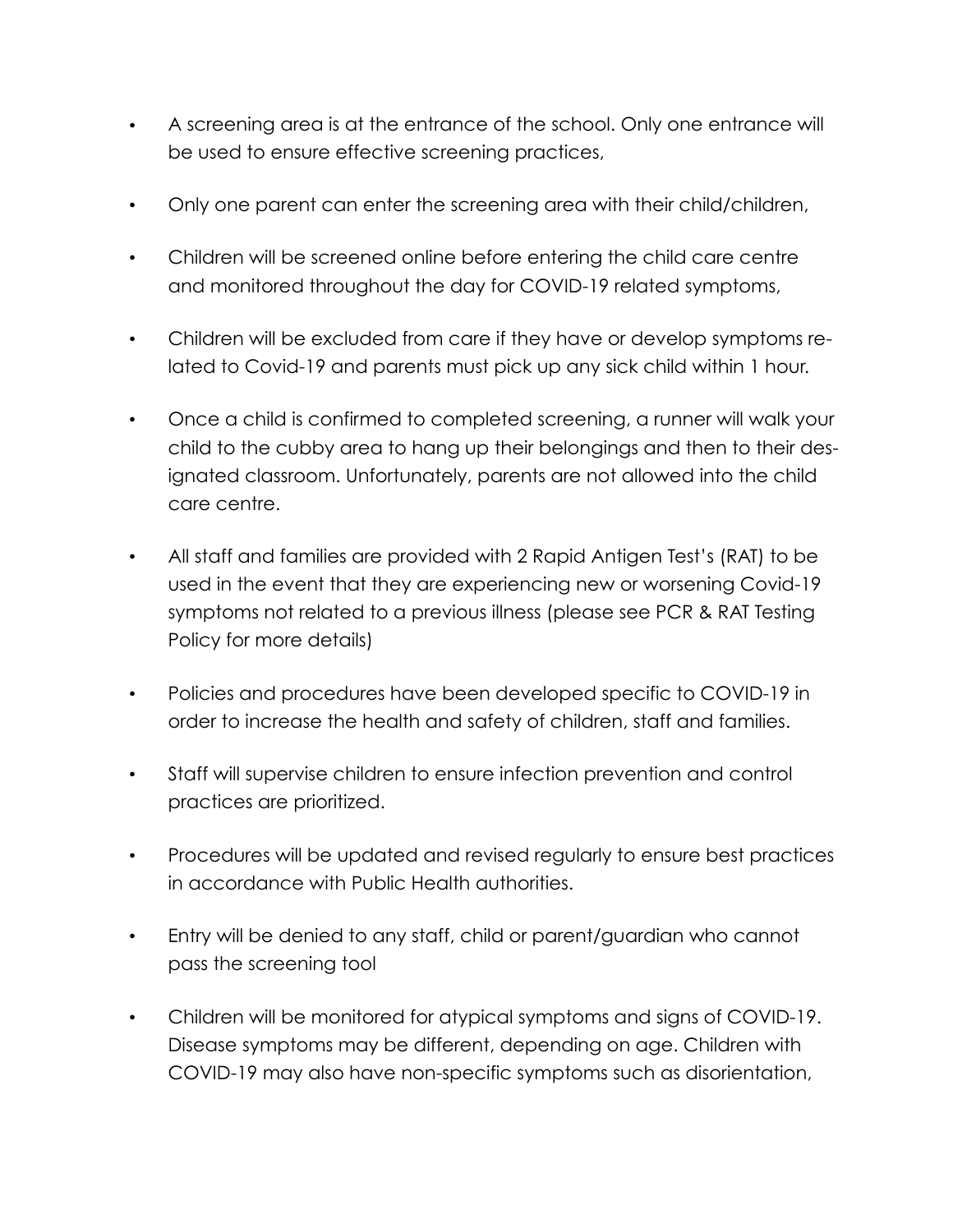confusion, sleeping more than usual, muscle aches, dizziness, weakness or falls, chills, headaches.

• Early Adventures Child Care Centre will not be engaging in any community outings/community walks/field trips, until further notice.

All employees, students and any other persons that enter the premises and engage in the programs must adhere to the following procedures.

### **Procedures for Suspected or Positive Covid-19 cases**

When there is a suspected or positive case of COVID-19 of any employee, children or close contact of children or anyone that has entered the program in any of Early Adventures Child Care Centre Programs, the following procedures must be followed:

#### **Suspected COVID–19 Cases**

If a staff member becomes ill while at work, they are required to leave work and self-isolate. Early Adventures Child Care Centre will provide a disposable mask and gloves for the staff to wear when leaving the centre. Staff are advised to remain at home until they complete the 5 day isolation period, are known to be COVID-19 negative and 24 hours symptom free.

Symptomatic employees/children will be excluded from the program and referred for testing. Symptomatic employees and children will be directed to self-isolate for a period of 5 days.

Those who test negative for COVID-19, must be excluded for 24 hours **after** symptom resolution.

If a child or Employees have been excluded due to symptoms related to Suspected COVID-19 case:

- The Supervisor/Designate will inform the Executive Director/Associate Executive Director immediately
- Determine close contacts, Public Health does not consider all children within the cohort are a close contact but staff will continue to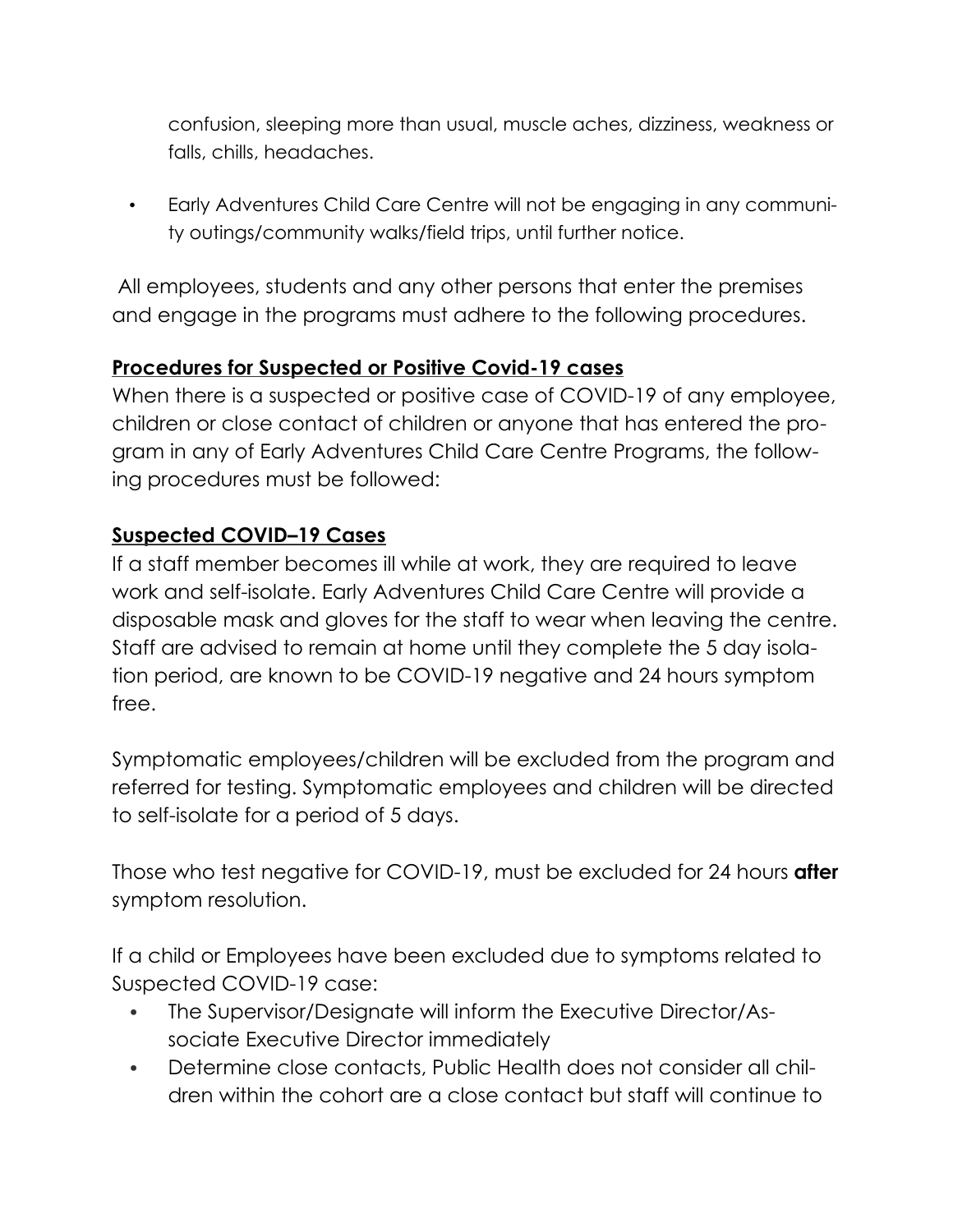monitor all children for symptoms. **Individuals only exposed at school with all public health measures in place are not generally considered high-risk contacts.**

• Symptomatic Employees and children will be referred to self-isolate and take a RAT.

### **Positive Cases of COVID-19**

In cases of a positive COVID-19 PCR test, in any Early Adventures Child Care Centre Programs, once a positive PCR test result has been received, the following steps must be taken:

- The directors will contact Toronto Public Health 416-392-7411 and report the result/request guidance.
- Ensure Serious Occurrence in CCLS is completed and/or updated by the directors as soon as possible.
- Deep cleaning of the Centre will be arranged by Early Adventures Child Care Centre immediately.
- Early Adventures Child Care Centre may be requested, by Public Health, to provide close contact tracing records.
- Early Adventures will no longer be routinely notifying families of positive cases or if an individual is absent due to symptoms associated with Covid-19.

If absenteeism rises to a defined level in a child care program (approximately 30% above baseline), Early Adventures will send families a template notification to families/staff in the affected setting signed by the local medical officer of health, with information on public health measures for families and staff to follow.

#### **Positive COVID-19 Test (PCR, rapid molecular, or rapid antigen)**

Individuals who test **positive** on a COVID-19 test (PCR, rapid molecular, or rapid antigen) should isolate immediately.

• If the individual is 12 years of age or older **AND** either partially vaccinated, or unvaccinated, they must isolate for **10 days** from the onset of symptoms, or from the date of their test (whichever came sooner).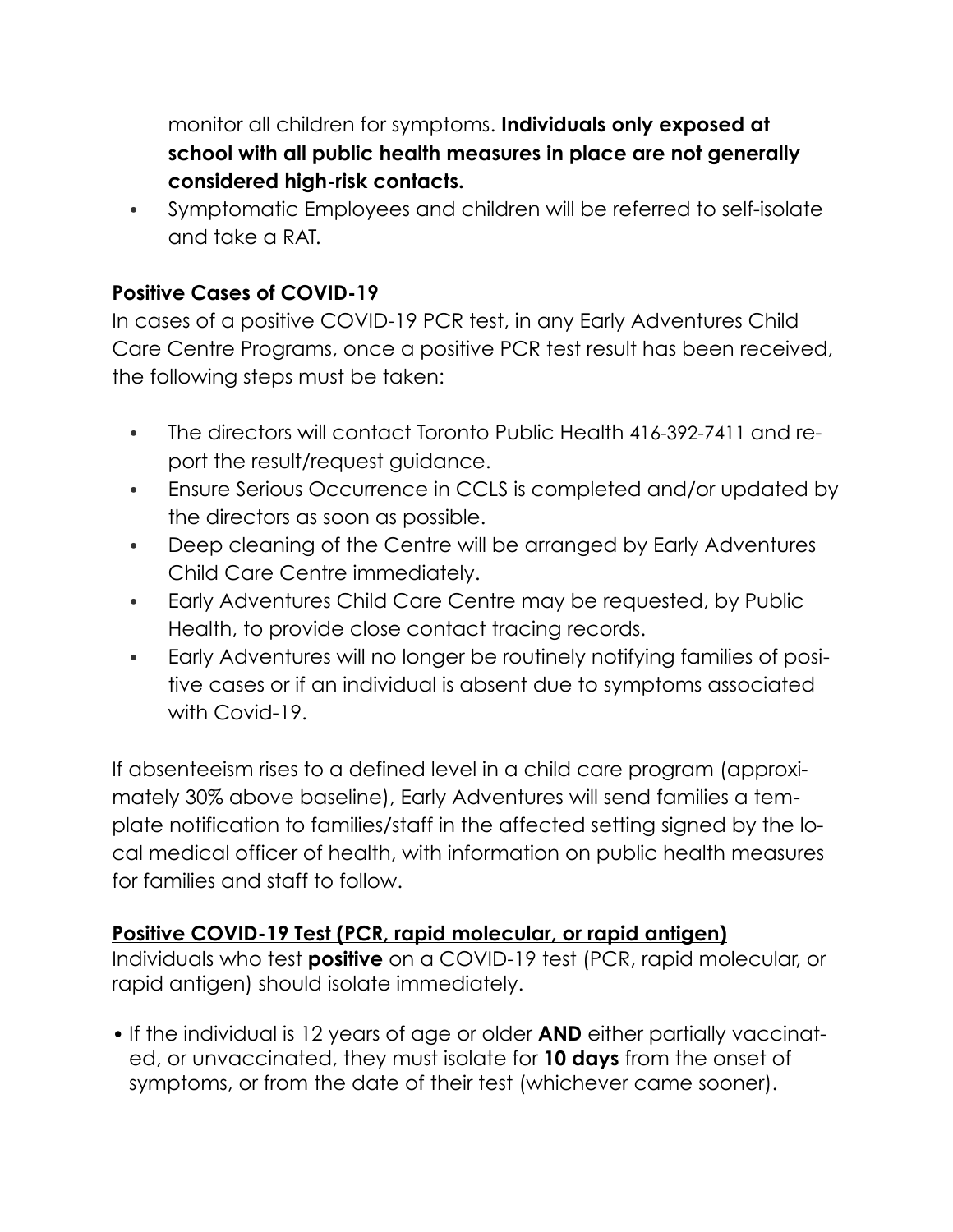- If the individual is immune compromised (regardless of age and vaccination status) they must isolate for **10 days** from the onset of symptoms, or from the date of their test (whichever came sooner).
- If the individual is 12 years of age or older **AND** fully vaccinated they must isolate for at least **5 days** from symptom onset **AND** until their symptoms have been improving for 24 hours (or 48 hours if gastrointestinal symptoms are present), whichever is longer in duration.
- If the individual is 11 years of age or younger (regardless of their vaccination status), they must isolate for at least **5 day**s from symptom onset **AND** until their symptoms have been improving for 24 hours (or 48 hours if gastrointestinal symptoms are present), whichever is longer in duration.

**All household members** of an individual who tests positive, regardless of vaccination status, should isolate while the symptomatic individual is isolating. If they develop symptoms, they should follow isolation directions for symptomatic individuals, and seek testing if eligible/available.

# **PCR**

- Public health units can send all school and child care related COVID-19 cases confirmed with a lab-based PCR test to the Provincial Workforce (PWF) for initial contact.
- The PWF will provide cases with isolation instructions as well as testing and isolation information to be passed onto their household members and other high-risk contacts (a virtual handout will be provided).

# **RAT**

- A positive RAT is highly indicative that the individual has COVID-19. A positive RAT does NOT need to be confirmed with a PCR test.
- Positive RATs do NOT need to be reported to the public health unit, school or child care.

Note: There is no requirement for parent(s)/guardian(s) to report their child's PCR/RAT results to the school or child care as part of absence reporting.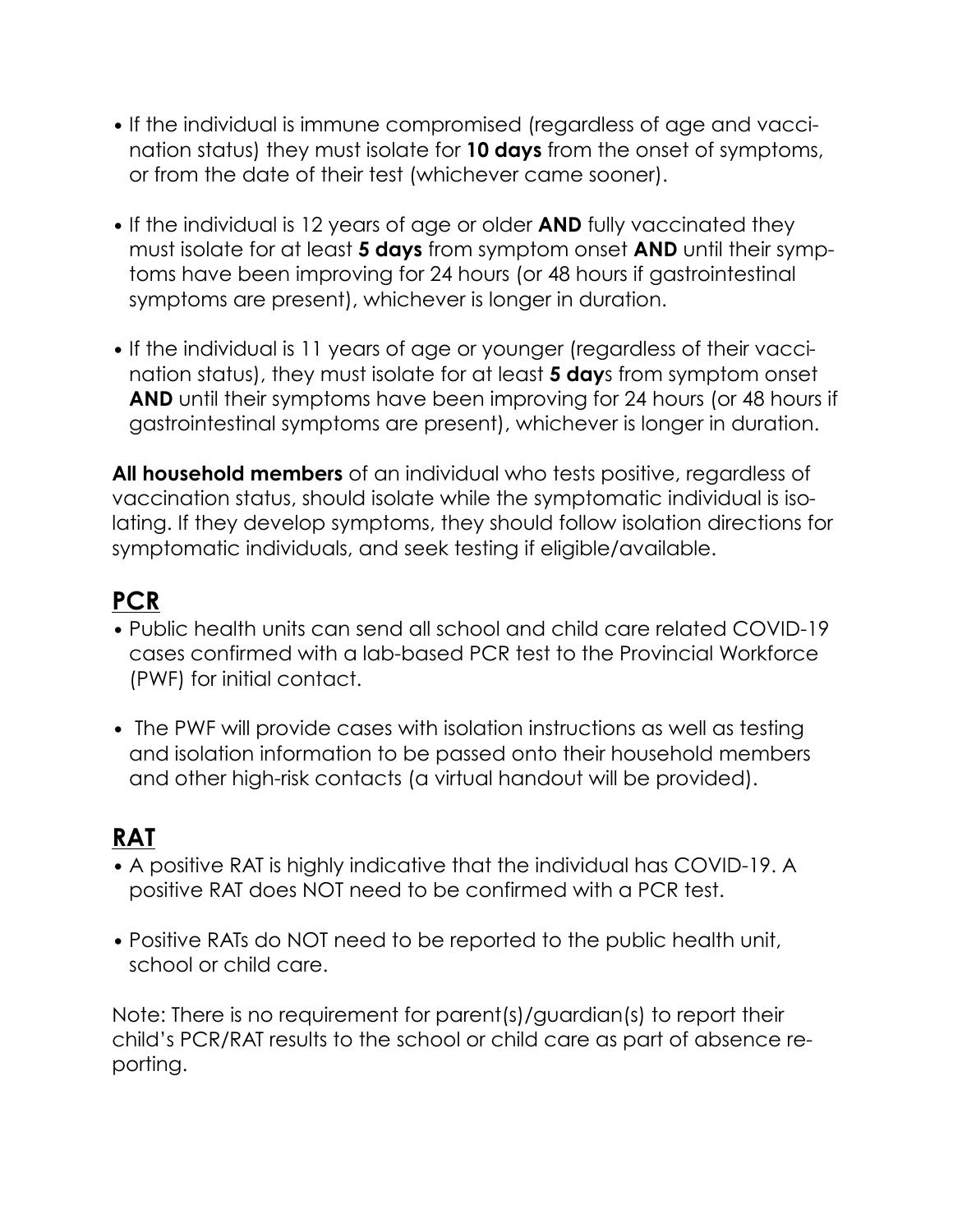## **Exposure to a Positive or Presumed COVID-19 Case**

All cases (i.e. people who test positive on PCR, rapid molecular, or rapid antigen test OR who are presumed positive) should notify high-risk contacts of their exposure.

**Individuals only exposed at school with all public health measures in place are not generally considered high-risk contacts.** However, depending on the nature and frequency of the interactions, specific individuals could be considered a high-risk contact (e.g., break room close unprotected contact).

Where a child, student, or staff member has been advised from a case that they may have been exposed to a positive case of COVID-19 at school, they should monitor for symptoms and seek testing if eligible/ available.

If the contact does not have symptoms, has not been advised to isolate due to an exposure to a case/symptomatic individual in the community, and continues to pass the COVID-19 Child Care Screening, they may continue to attend child care.

## **Cohort Based Dismissals**

Public health units will no longer be dismissing cohorts. Any dismissals or closures of a school or child care will be contingent on operational requirements determined by Early Adventures Child Care Centre

Early Adventures Child Care Centre will make every effort to keep our individual programs and the centre open and operational. Cohorts will only be dismissed if a staff member is absent in the designated cohort due to symptoms of Covid-19 and/or if the staff tests positive for Covid-19 and as a result we are unable to operate the program.

Given the widespread transmission and inability to test all symptomatic individuals, Early Adventures Child Care Centre will not be routinely notifying families of cohorts with a positive case, or if a child is absent due to symptoms associated with COVID-19.